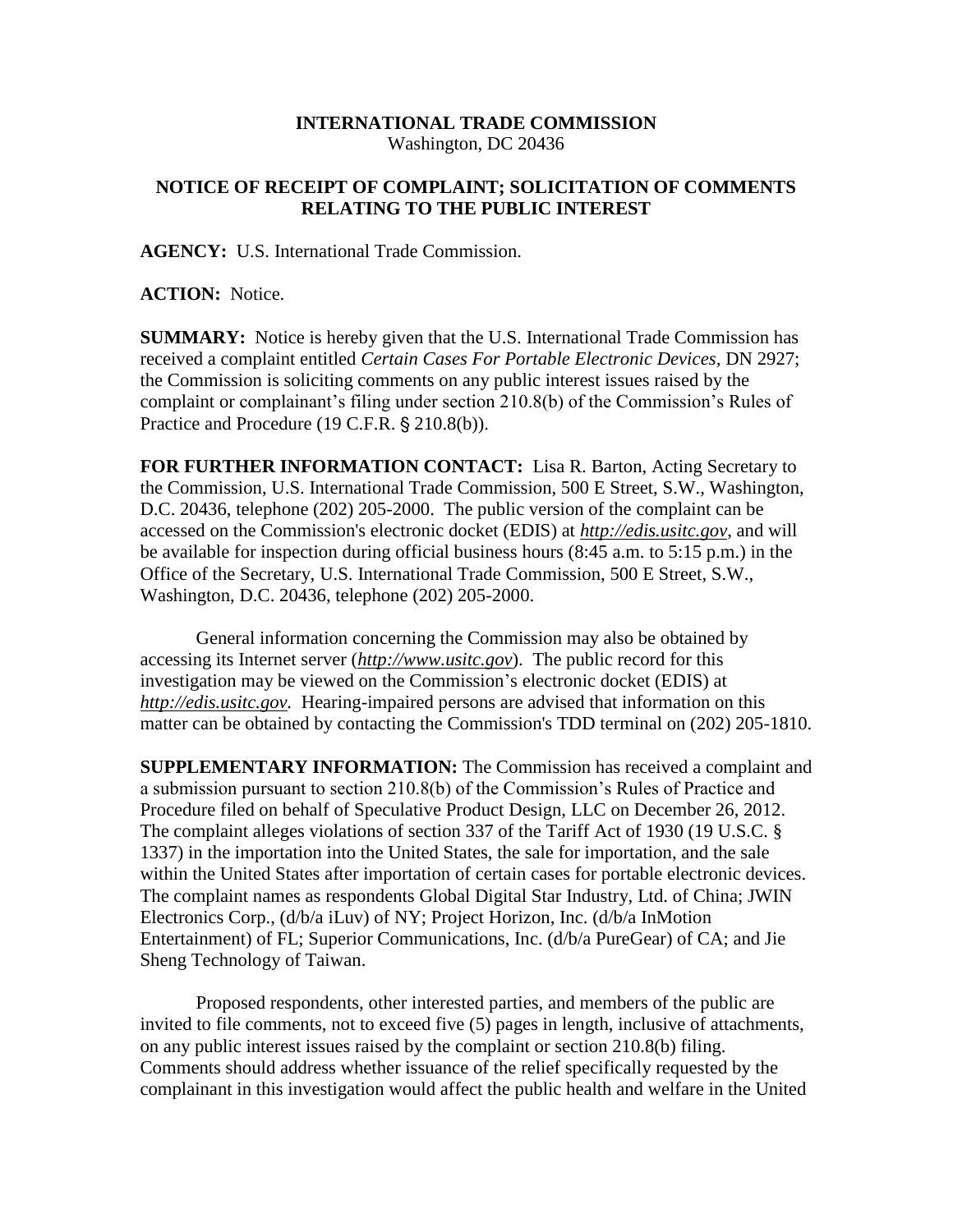States, competitive conditions in the United States economy, the production of like or directly competitive articles in the United States, or United States consumers.

In particular, the Commission is interested in comments that:

- (i) explain how the articles potentially subject to the requested remedial orders are used in the United States;
- (ii) identify any public health, safety, or welfare concerns in the United States relating to the requested remedial orders;
- (iii) identify like or directly competitive articles that complainant, its licensees, or third parties make in the United States which could replace the subject articles if they were to be excluded;
- (iv) indicate whether complainant, complainant's licensees, and/or third party suppliers have the capacity to replace the volume of articles potentially subject to the requested exclusion order and/or a cease and desist order within a commercially reasonable time; and
- (v) explain how the requested remedial orders would impact United States consumers.

Written submissions must be filed no later than by close of business, eight calendar days after the date of publication of this notice in the *Federal Register*. There will be further opportunities for comment on the public interest after the issuance of any final initial determination in this investigation.

Persons filing written submissions must file the original document electronically on or before the deadlines stated above and submit 8 true paper copies to the Office of the Secretary by noon the next day pursuant to section 210.4(f) of the Commission's Rules of Practice and Procedure (19 C.F.R. 210.4(f)). Submissions should refer to the docket number ("Docket No. 2927") in a prominent place on the cover page and/or the first page. (*See* Handbook for Electronic Filing Procedures, http://www.usitc.gov/secretary/fed\_reg\_notices/rules/handbook\_on\_electronic\_ filing.pdf). Persons with questions regarding filing should contact the Secretary (202-

205-2000).

Any person desiring to submit a document to the Commission in confidence must request confidential treatment. All such requests should be directed to the Secretary to the Commission and must include a full statement of the reasons why the Commission should grant such treatment. *See* 19 C.F.R. § 201.6. Documents for which confidential treatment by the Commission is properly sought will be treated accordingly. All